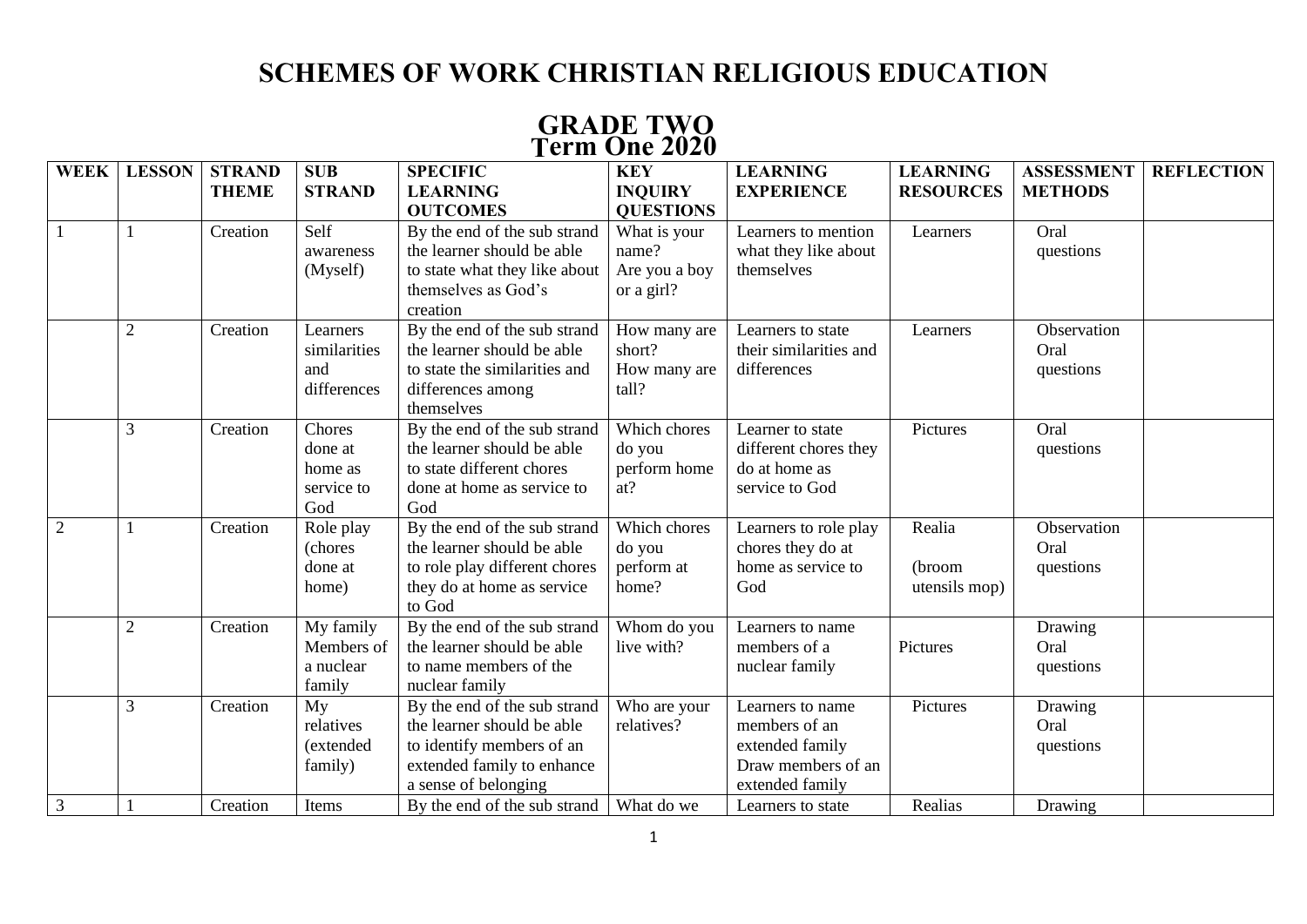|                |                |                   | shared at<br>home                                                              | the learner should be able<br>to state items shared at<br>home for family unity                                                                   | share at<br>home?<br>Why do we<br>share at<br>home?              | items shared at home<br>for family unity                                                                             | Fruits                                                           | Oral<br>questions                |  |
|----------------|----------------|-------------------|--------------------------------------------------------------------------------|---------------------------------------------------------------------------------------------------------------------------------------------------|------------------------------------------------------------------|----------------------------------------------------------------------------------------------------------------------|------------------------------------------------------------------|----------------------------------|--|
|                | $\mathfrak{2}$ | Creation          | Items that<br>are not<br>shared at<br>home                                     | The learner to state items<br>that are not shared at home<br>for healthy living                                                                   | Which are<br>some of the<br>things we<br>cannot share<br>at home | Learners to state<br>items that are not<br>shared at home                                                            | Realia<br>Handkerchief<br>Socks<br>Comb                          | Drawing<br>Oral<br>questions     |  |
|                | 3              | Creation          | Creation of<br>the sky,<br>moon and<br>the stars<br>Observing<br>the sky       | The learner should be able<br>to state heavenly bodies<br>created by God                                                                          | Who created<br>the sky, moon<br>and stars?                       | Learners to observe<br>the sky and the<br>heavenly bodies<br>Learners to state<br>who created the<br>heavenly bodies | The sky<br>Chart<br>showing the<br>sky and<br>heavenly<br>bodies | Observation<br>Oral<br>questions |  |
| $\overline{4}$ | $\mathbf{1}$   | Creation          | Drawing<br>and<br>colouring<br>heavenly<br>bodies                              | The learner should be able<br>to draw the heavenly bodies<br>created by God in their<br>work books                                                | What are the<br>heavenly<br>bodies that<br>God created?          | Learners to draw and<br>colour heavenly<br>bodies created by<br>God                                                  | Pictures on<br>the chart                                         | Observation<br>Drawing           |  |
|                | $\overline{2}$ | Creation          | Making cut<br>outs and<br>mount<br>heavenly<br>bodies in<br>their work<br>book | The learner to make cut<br>outs of heavenly bodies and<br>mount them in their books                                                               | what is the<br>shape of the<br>sun?                              | Learners to make<br>cutouts of heavenly<br>bodies and mount<br>them in their books                                   | Manila<br>papers<br>Pair of<br>scissors<br>Glue                  | Observation<br>Oral<br>questions |  |
|                | 3              | Creation          | Order of<br>creation                                                           | State the order of creation<br>from day one to day six                                                                                            | Who created<br>everything?                                       | Learners to state the<br>order of creation<br>State the creator of<br>everything                                     | Surrounding<br>environment                                       | Oral<br>questions                |  |
| 5              | $\mathbf{1}$   | The Holy<br>Bible | The Bible<br>as a guide<br>in daily<br>lives<br>(reasons for<br>reading the    | By the end of the sub strand<br>the learner should be able<br>to identify reasons for<br>reading the Bible to<br>Strengthen their faith in<br>God | Why do you<br>read the bible?                                    | Learners to identify<br>reasons for reading<br>the Bible                                                             | Bible                                                            | Oral<br>questions                |  |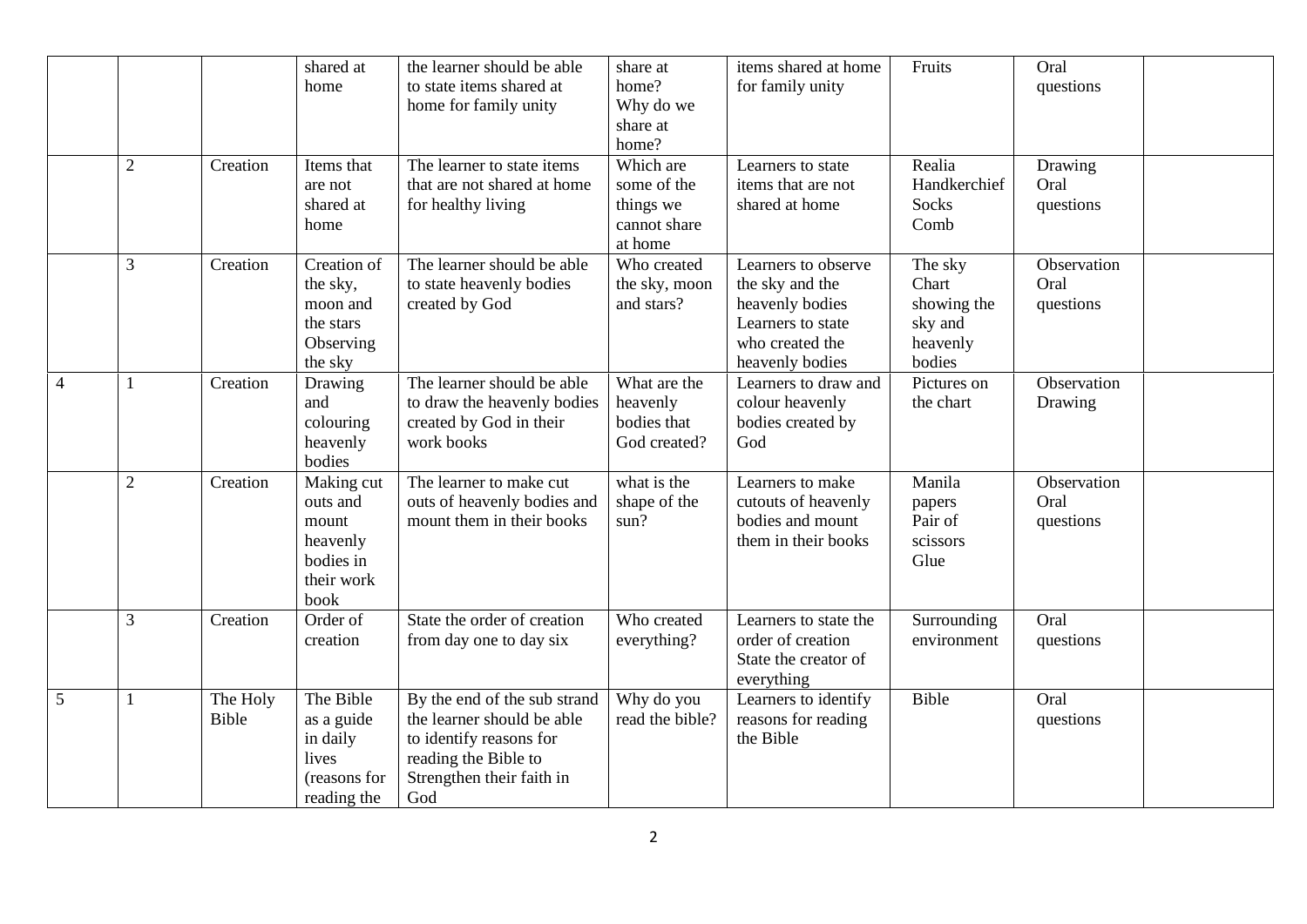|        |                |                   | Bible)                                                      |                                                                                                                                                           |                                                          |                                                                                                                           |                      |                                  |  |
|--------|----------------|-------------------|-------------------------------------------------------------|-----------------------------------------------------------------------------------------------------------------------------------------------------------|----------------------------------------------------------|---------------------------------------------------------------------------------------------------------------------------|----------------------|----------------------------------|--|
|        | $\overline{2}$ | The Holy<br>Bible | Listening to<br>a video clip                                | Appreciate the Bible as a<br>guide to Christian living                                                                                                    | Why do you<br>read the Bible                             | Learners to watch a<br>clip of children<br>reading the Bible                                                              | Laptops              | Observation<br>Oral<br>questions |  |
|        | 3              | The Holy<br>Bible | Memory<br>verse                                             | Recite a memory verse<br>from 119:105 about the<br><b>Bible</b>                                                                                           | Why do we<br>read the<br>Bible?                          | Learners to sing a<br>song about the Bible<br>Recite a memory<br>verse about the Bible                                    | Bible                | Oral<br>questions                |  |
| 6      | $1-2$          | The Holy<br>Bible | Divisions of<br>the Bible                                   | By the end of the sub strand<br>the learner should be able<br>to state the number of<br>books in the old testament                                        | Why do we<br>read the<br>Bible?                          | Learners to state the<br>number of books in<br>the old testament                                                          | Bible                | Oral<br>questions                |  |
|        | $\mathfrak{Z}$ | The Holy<br>Bible | First books<br>of the old<br>testament<br>(law books)       | Identify the first two books<br>of the old testament to be<br>familiar with the Bible                                                                     | Which is the<br>first book of<br>the Bible?              | Learners to identify<br>the first two books<br>of the Bible<br>Make flash cards on<br>the first two books<br>of the Bible | Flash cards<br>Bible | Observation<br>Oral<br>questions |  |
| $\tau$ | $\mathbf{1}$   | The Holy<br>Bible | Role play<br>(number of<br>book in the<br>old<br>testament) | By the end of the sub strand<br>the learner should be able<br>to state the names of the<br>books of the old testament<br>to be familiar with the<br>Bible | Which are the<br>first books of<br>the old<br>testament? | Learners to state the<br>names of the books<br>of the old testament                                                       | Flash cards          | Observation<br>Oral<br>questions |  |
|        | $\sqrt{2}$     | The Holy<br>Bible | <b>Bible</b> story<br>the call of<br>Samuel                 | Describe the call of Samuel<br>and relate it to their daily<br>lives                                                                                      | Who called<br>Samuel?                                    | Learn to describe the<br>call the call of<br>Samuel and relate it<br>to their daily lives<br>by obeying God               | Bible                | Oral<br>questions                |  |
|        | 3              | The Holy<br>Bible | The call of<br>Samuel                                       | Describe the call of Samuel<br>according to what they<br>watched                                                                                          | How many<br>times was<br>Samuel<br>called?               | Learners to watch a<br>video clip on the call<br>of Samuel                                                                | Bible                | Oral<br>questions                |  |
| 8      | 1              | The Holy<br>Bible | The call of<br>Samuel                                       | By the end of the sub strand<br>the learner should be able<br>to describe the call of<br>Samuel after role playing                                        | How many<br>times was<br>Samuel<br>called?               | Learners to role play<br>a skit on the call of<br>Samuel                                                                  | Bible                | Observation<br>Oral<br>questions |  |
|        | $\overline{2}$ | The Holy          | Reasons                                                     | The learner should be able                                                                                                                                | Why did God                                              | Learners to state                                                                                                         | Bible                | Oral                             |  |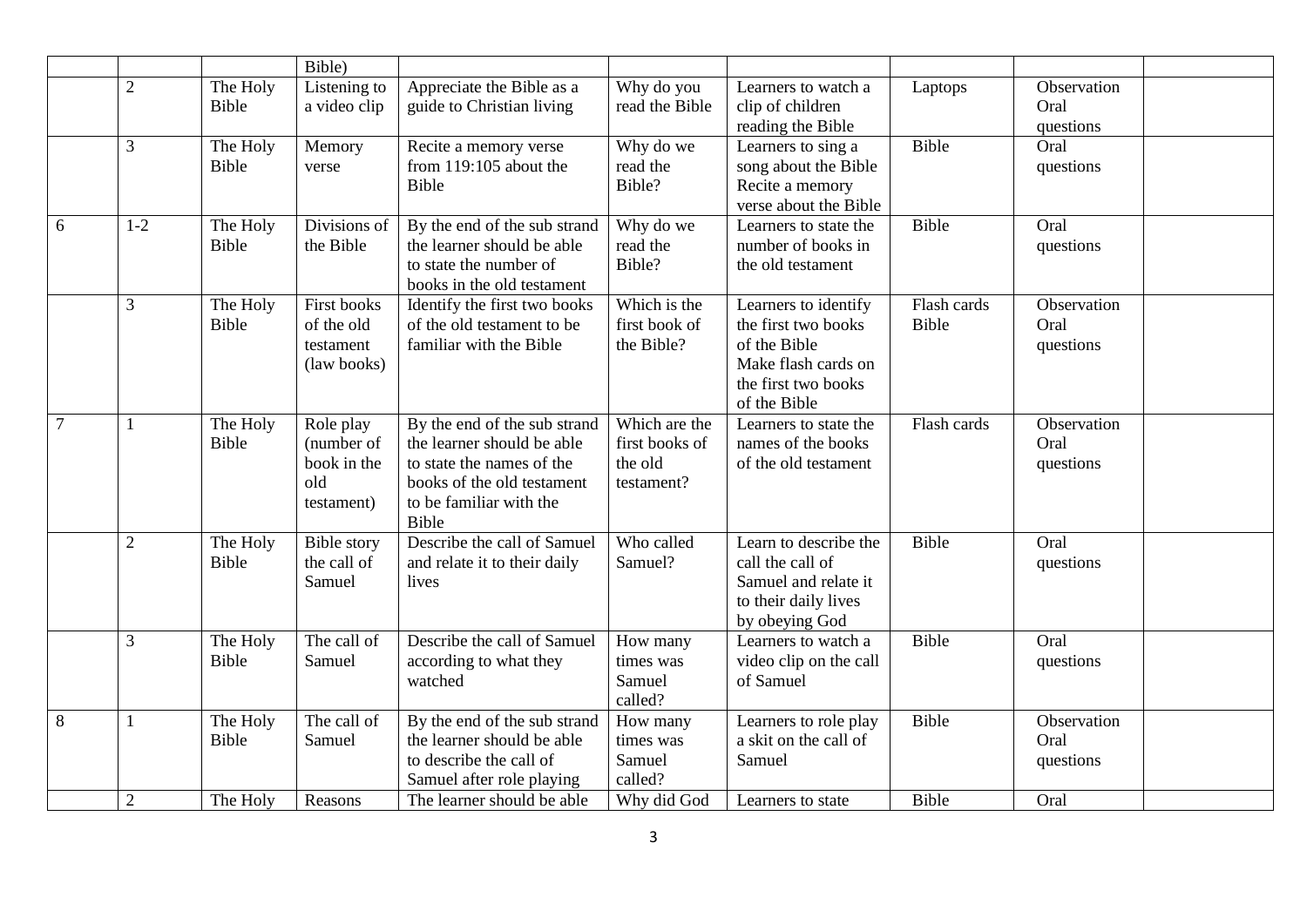|    |                | Bible        | why God      | to state reasons why God        | choose Noah     | reasons why God       |                | questions   |  |
|----|----------------|--------------|--------------|---------------------------------|-----------------|-----------------------|----------------|-------------|--|
|    |                |              | chose Noah   | chose Noah to build the         | to build the    | chose Noah to build   |                | Written     |  |
|    |                |              |              | ark.                            | ark.            | the ark.              |                | quizzes     |  |
|    | 3              | The Holy     | The story of | Narrate the story of Noah       | Who built the   | Learners to narrate   | Bible          | Written     |  |
|    |                | <b>Bible</b> | Noah and     | and the ark and relate it to    | ark?            | the story of Noah     |                | quizzes     |  |
|    |                |              | the ark      | their lives by obeying God      |                 | and the ark           |                | Listening   |  |
|    |                |              |              | and their parents.              |                 |                       |                |             |  |
| 9  |                | The Holy     | Importance   | By the end of the sub strand    | Why do you      | Learners to state the | Bible          | Oral        |  |
|    |                | Bible        | of obeying   | the learner should be able      | obey parents?   | importance of         |                | questions   |  |
|    |                |              | parents      | to state the importance of      |                 | obeying parents       |                |             |  |
|    |                |              |              | obeying parents at home.        |                 |                       |                |             |  |
|    | $\overline{2}$ | The Holy     | Noah and     | Narrate the story od Noah       | How did Noah    | Learners to role play | Picture cut    | Observation |  |
|    |                | <b>Bible</b> | the ark      | and relate it to their lives by | respond to      | the story of Noah     | out of the ark | check list  |  |
|    |                |              | (Role play)  | obeying God and parents         | God?            | and the ark.          |                |             |  |
|    | $\overline{3}$ | The Holy     | Daniel       | Mention number of times         | How many        | Learners to mention   | Bible          | Oral        |  |
|    |                | <b>Bible</b> | prays to     | Daniel prayed to God and        | times did       | number of times       |                | questions   |  |
|    |                |              | God          | relate it to their lives        | Daniel pray in  | Daniel prayed to      |                |             |  |
|    |                |              |              |                                 | a day?          | God                   |                |             |  |
| 10 |                | The Holy     | Daniel in    | By the end of the sub strand    | Why was         | Learners to listen    | Pictures       | Oral        |  |
|    |                | Bible        | the den of   | the learner should be able      | Daniel thrown   | and answer            |                | questions   |  |
|    |                |              | lions        | to narrate the story of         | in the den of   | questions from the    |                |             |  |
|    |                |              |              | Daniel in the den od lions      | lions?          | story                 |                |             |  |
|    | $\overline{2}$ | The Holy     | Watch a      | Watching a video clip           | How did God     | Learners to watch a   | Video clips    | Oral        |  |
|    |                | Bible        | video clip   | about Daniel in the den and     | save Daniel     | video on story of     |                | questions   |  |
|    |                |              |              | how he was rescued              | from the den    | Daniel in the den of  |                |             |  |
|    |                |              |              |                                 | of lions?       | lions                 |                |             |  |
|    | 3              | The Holy     | Daniel is    | Role play the story of          | Who rescued     | Learners to role play | Bible          | Observation |  |
|    |                | Bible        | rescued      | Daniel                          | Daniel from     | Daniel in the den of  |                |             |  |
|    |                |              | from the     |                                 | the den of      | lions and how he is   |                |             |  |
|    |                |              | den of lions |                                 | lions           | rescued               |                |             |  |
| 11 | $1-2$          | The Holy     | The widow    | By the end of the sub strand    | Why did         | Learners to narrate   | Pictures       | Oral        |  |
|    |                | Bible        | of           | the learner should be able      | Elijah go to    | the story of the      |                | questions   |  |
|    |                |              | Zarephath    | to narrate the story of the     | Zarephath       | widow of Zarephath    |                |             |  |
|    |                |              |              | widow of Zarephath              |                 |                       |                |             |  |
|    | 3              | The Holy     | Drawing      | To draw and colour a loaf       | Who fed         | Learners to draw and  | <b>Bread</b>   | Observation |  |
|    |                | Bible        | and          | of bread in the workbook        | Elijah while at | colour a loaf of      |                |             |  |
|    |                |              | colouring    |                                 | Zarephath       | bread                 |                |             |  |
| 12 |                | The Holy     | Role play    | By the end of the sub strand    | How did the     | Learners to role play | Flour jars     | Observation |  |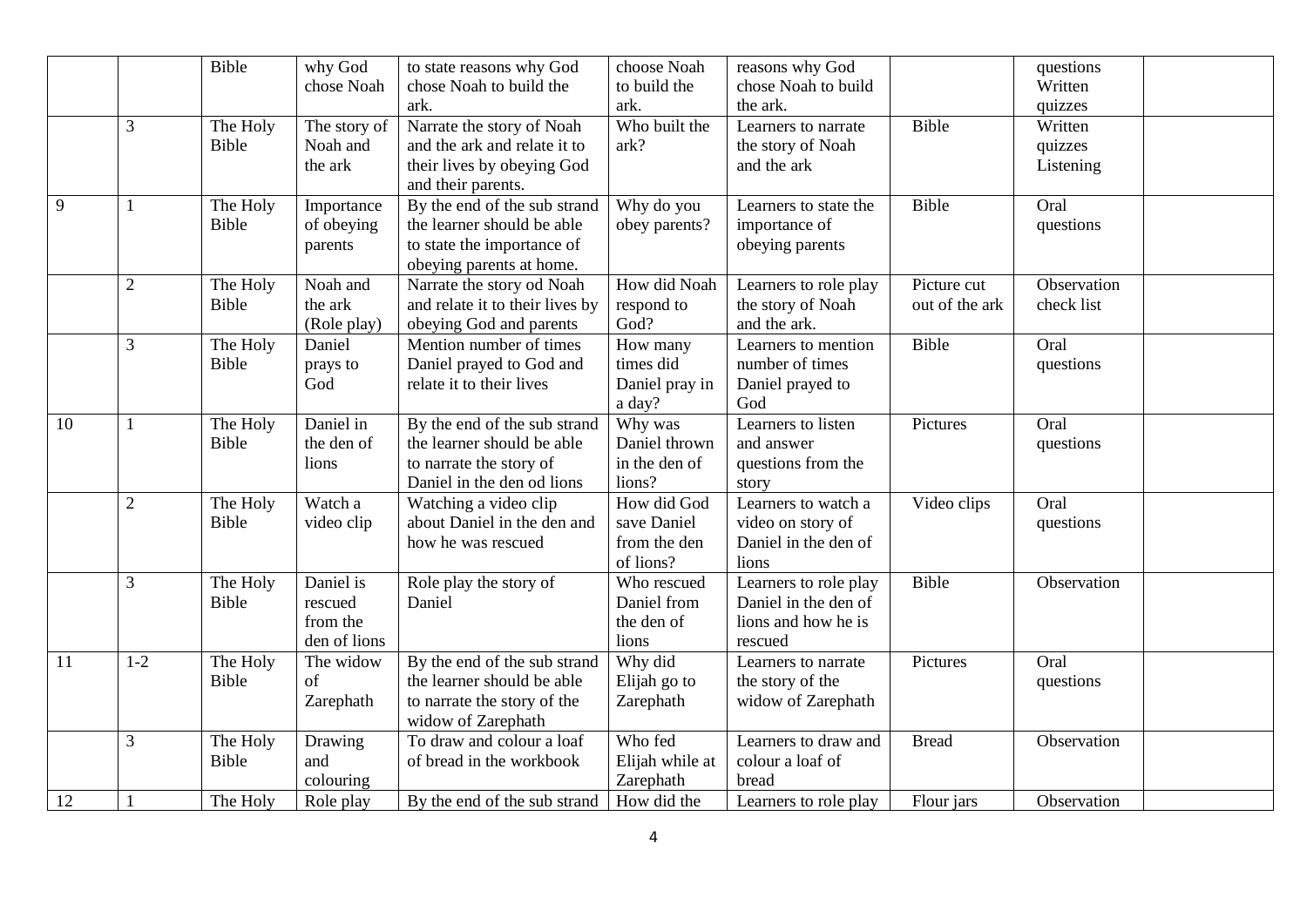|    |                | Bible                                    |                                              | the learner should be able<br>to role play the story of<br>Elijah and widow of<br>Zarephath                                        | widow get<br>enough flour?                       | the story of Elijah<br>and the widow of<br>Zarephath                                   |                                                  | Oral<br>questions                |  |
|----|----------------|------------------------------------------|----------------------------------------------|------------------------------------------------------------------------------------------------------------------------------------|--------------------------------------------------|----------------------------------------------------------------------------------------|--------------------------------------------------|----------------------------------|--|
|    | $\overline{2}$ | The early<br>life of<br>Jesus<br>Christq | Kidness of<br>the<br>wisement                | Narrate how they celebrate<br>their birthday                                                                                       | How do we<br>celebrate<br>birthdays?             | Learners to narrate<br>how they celebrate<br>birthday                                  | Pictures                                         | Oral<br>questions                |  |
|    | 3              | The early<br>life of<br>Jesus<br>Christ  | The birth of<br>Jesus Christ                 | Narrate the birth of Jesus<br>Christ                                                                                               | Who<br>announced the<br>birth of Jesus<br>Christ | Learners to narrate<br>the birth of Christ                                             | Pictures<br>showing<br>baby Jesus<br>Christ      | Oral<br>questions                |  |
| 13 |                | The early<br>life of<br>Jesus<br>Christ  | <b>Visitors</b><br>who visited<br>baby Jesus | By the end of the sub strand<br>the learner should be able<br>to name people who visited<br>baby Jesus and where they<br>came from | Who visited<br>baby Jesus?                       | Learners to name the<br>people who visited<br>baby Jesus                               | Pictures                                         | Oral<br>questions                |  |
|    | $\sqrt{2}$     | The early<br>life of<br>Jesus<br>Christ  | The gifts<br>brought to<br>baby Jesus        | To name the gifts brought<br>to baby Jesus                                                                                         | Which gifts<br>were brought<br>to baby Jesus?    | Learners to list gifts<br>given to baby Jesus<br>and develop the<br>value of sharing   | Pictures                                         | Oral<br>questions                |  |
|    | 3              | The early<br>life of<br>Jesus<br>Christ  | Jesus Christ<br>worked                       | Name some of the simple<br>chores done at school<br>home, church and school                                                        | What do you<br>do during<br>school<br>holidays?  | Learners to name<br>some of the simple<br>chores done at<br>school, home and<br>church | Pictures                                         | Oral<br>questions                |  |
| 14 |                | The early<br>life of<br>Jesus<br>Christ  | Joseph the<br>father of<br>Jesus             | By the end of the sub strand<br>the learner should be able<br>to discuss the type of work<br>Joseph the father of Jesus<br>did     | What type of<br>work did<br>Jesus' father<br>do? | Learners to discuss<br>the type of work<br>Joseph the father of<br>Jesus did           | Pictures<br>showing<br>Joseph doing<br>some work | Oral<br>questions                |  |
|    | $\overline{c}$ | The early<br>life of<br>Jesus<br>Christ  | Jesus helps<br>his father<br>Joseph          | To list how Jesus helped his<br>father Joseph                                                                                      | How did Jesus<br>help his<br>father?             | Learners in a group<br>to list how Jesus<br>helped his father.                         | Pictures                                         | Oral<br>questions<br>Observation |  |
|    | 3              | The early<br>life of<br>Jesus            | Poem about<br>Jesus                          | To write and say a poem<br>about "Jesus worked"                                                                                    | How did Jesus<br>work?                           | Learners to write a<br>poem on how Jesus<br>worked                                     | Pictures                                         | Observation                      |  |